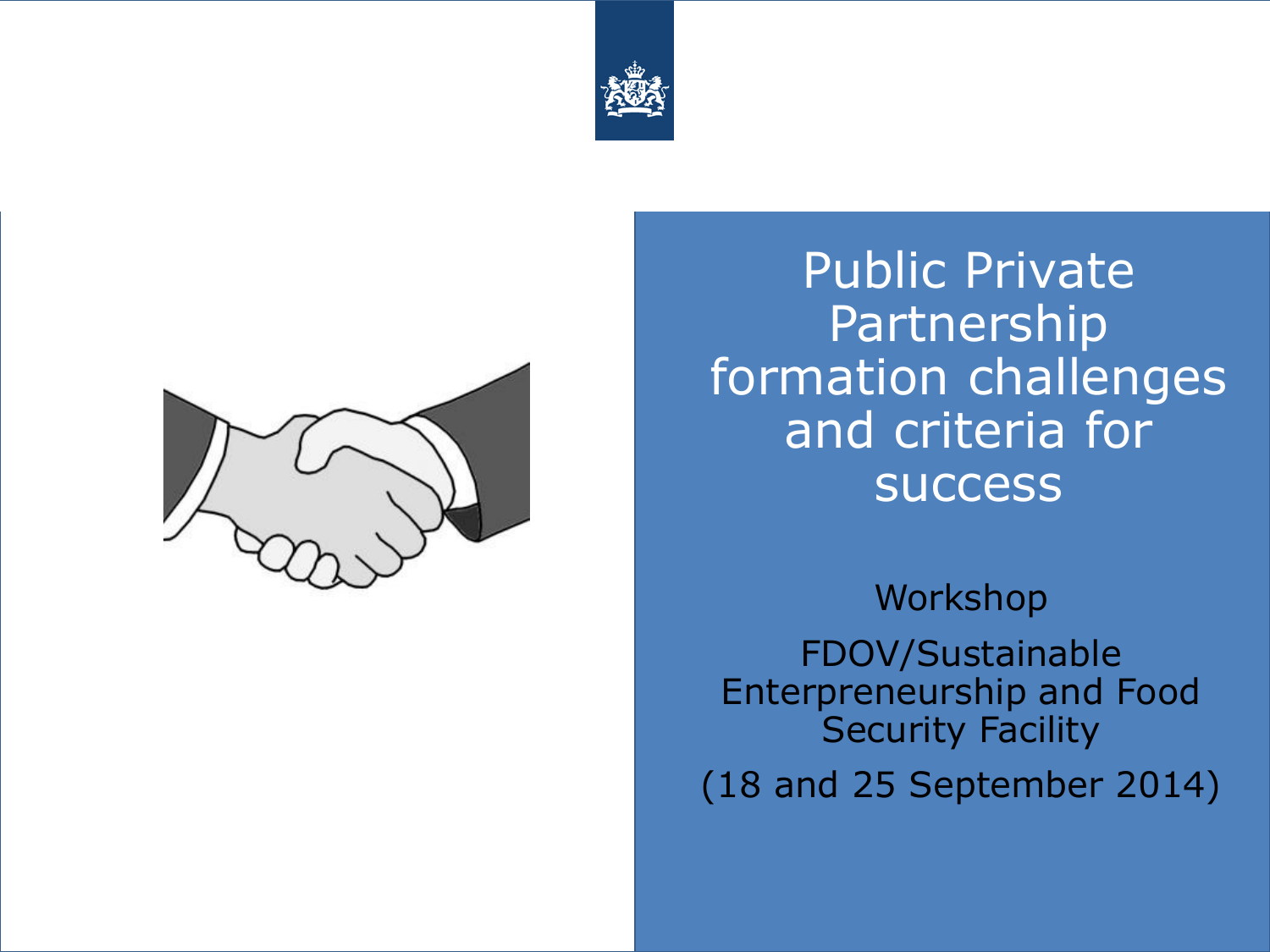

## **Content**

- Value of PPP's
- Formation of partnership
- Critical success factors
- Assessment of PPP quality by RVO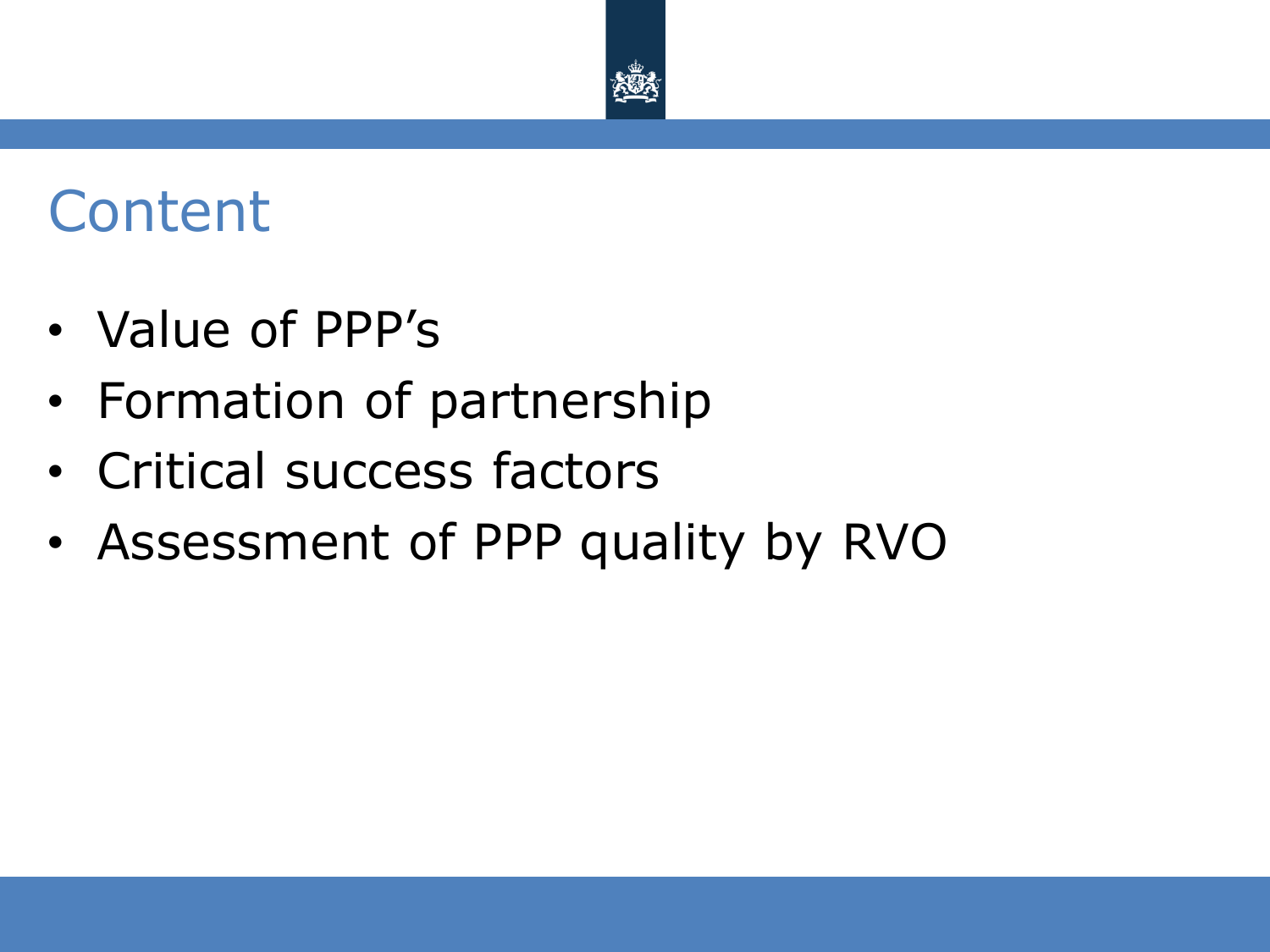

### Value of PPP's and contributing partners

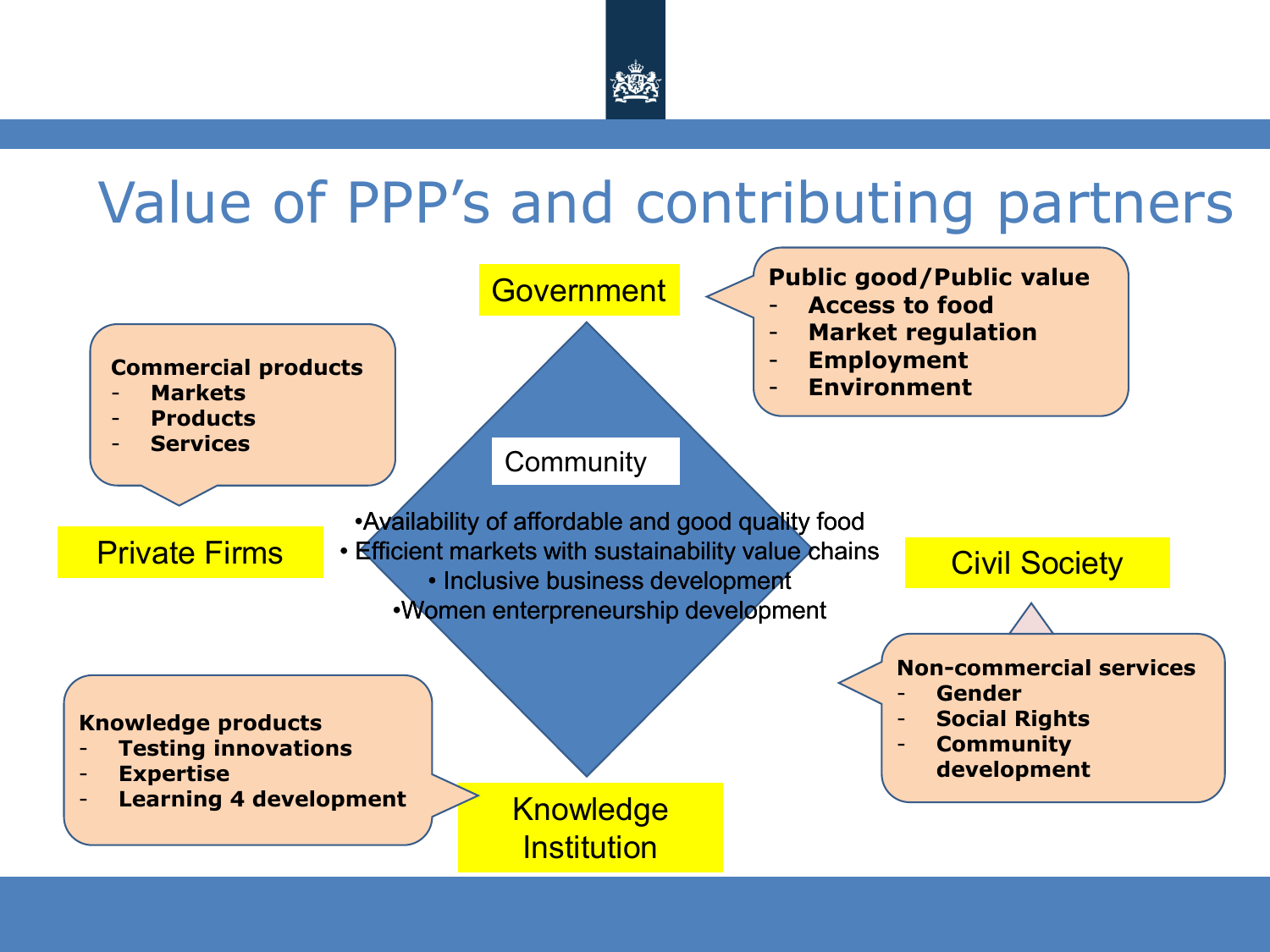

### What makes PPP's different?

- Joint goal setting, allignment of social and business goals
- Integration in public sector goals, legitimacy
- Shared risks
- Increased sustainability
- Higher investments
- More efficient management
- Longer term

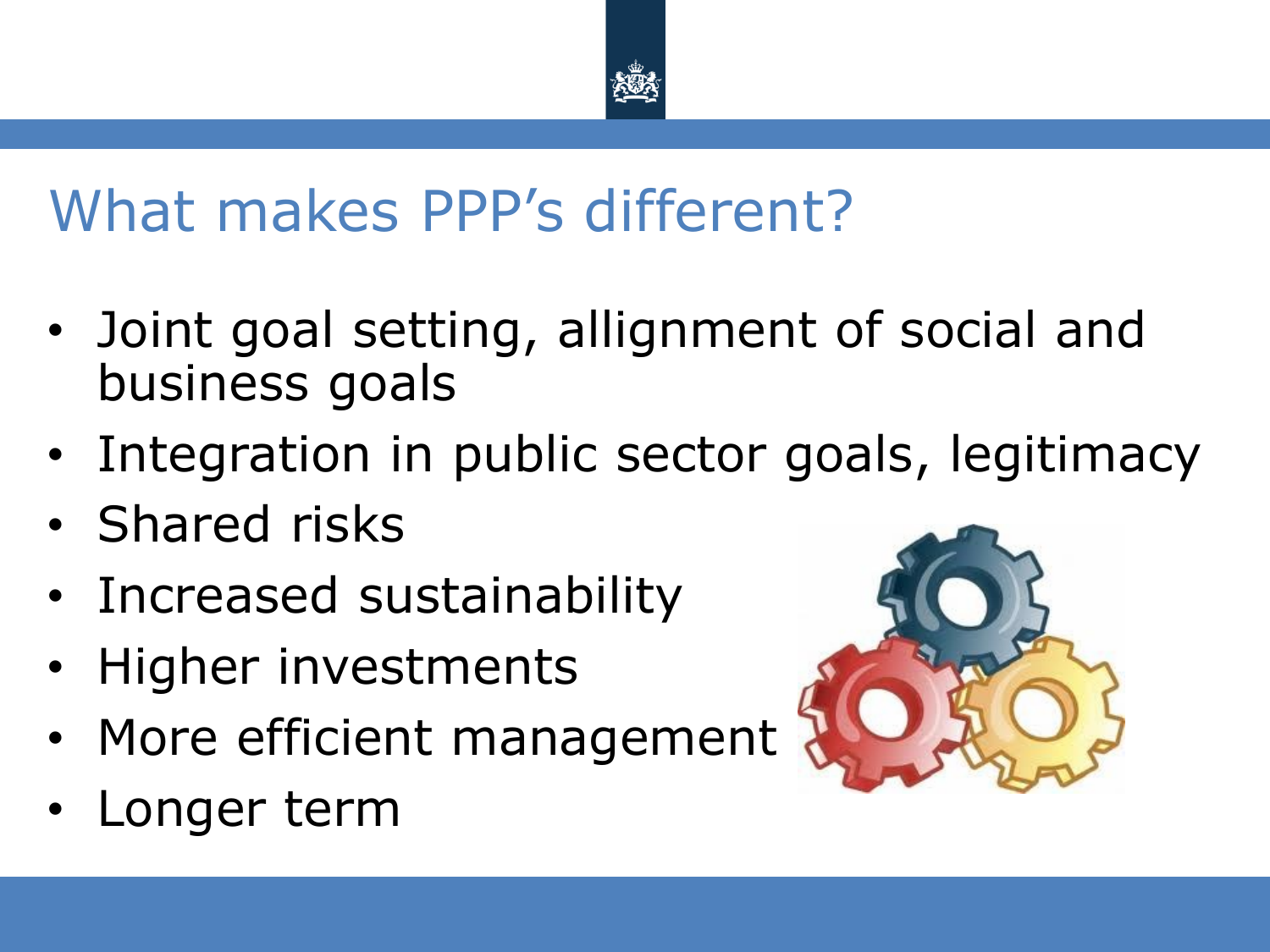

## What makes PPPs different ?

Alternatively:

- More difficult to manage
- Complicated financial constructions
- Longer preparation time
- Cultural differences

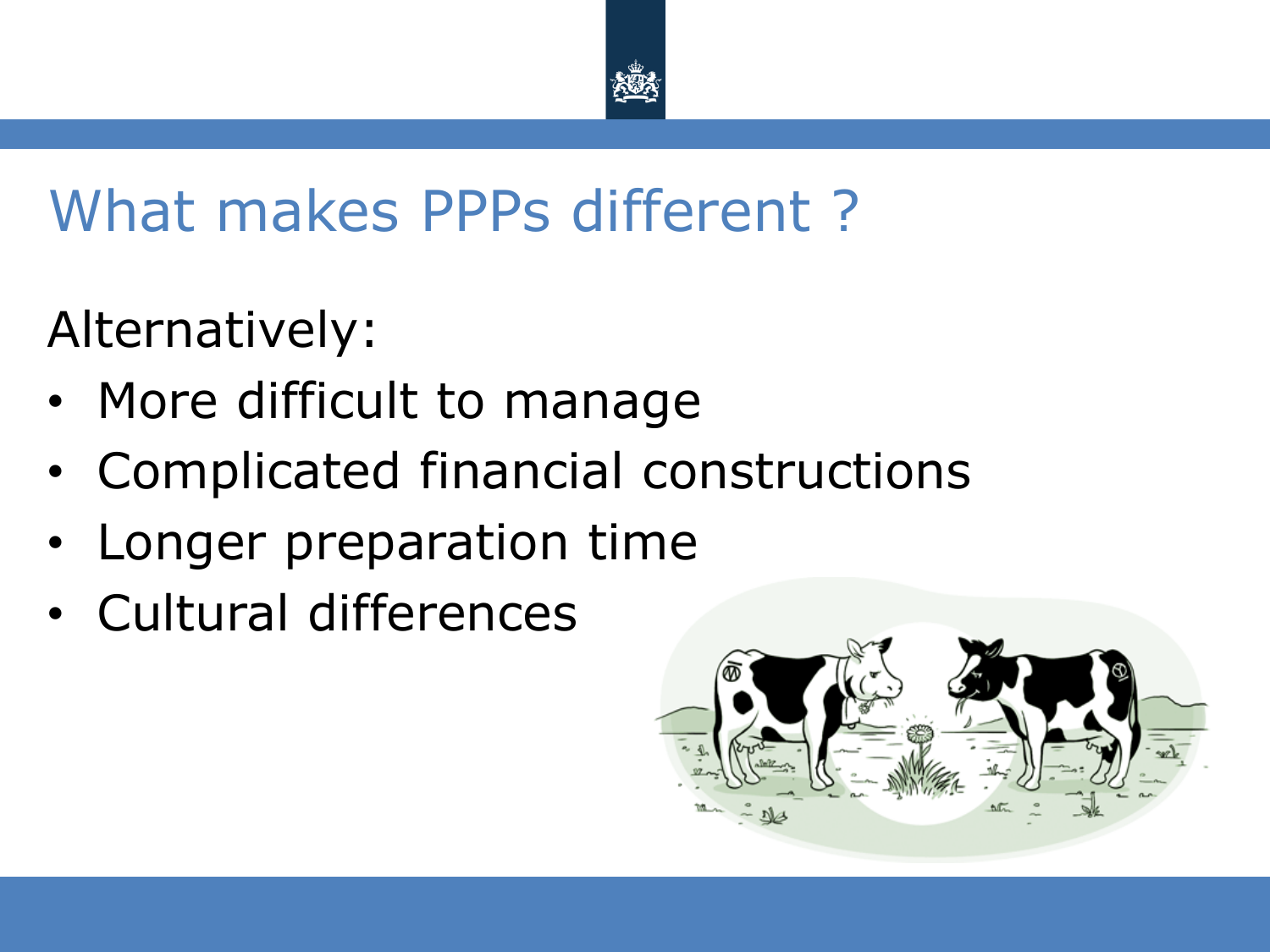

### Formation of Partnership

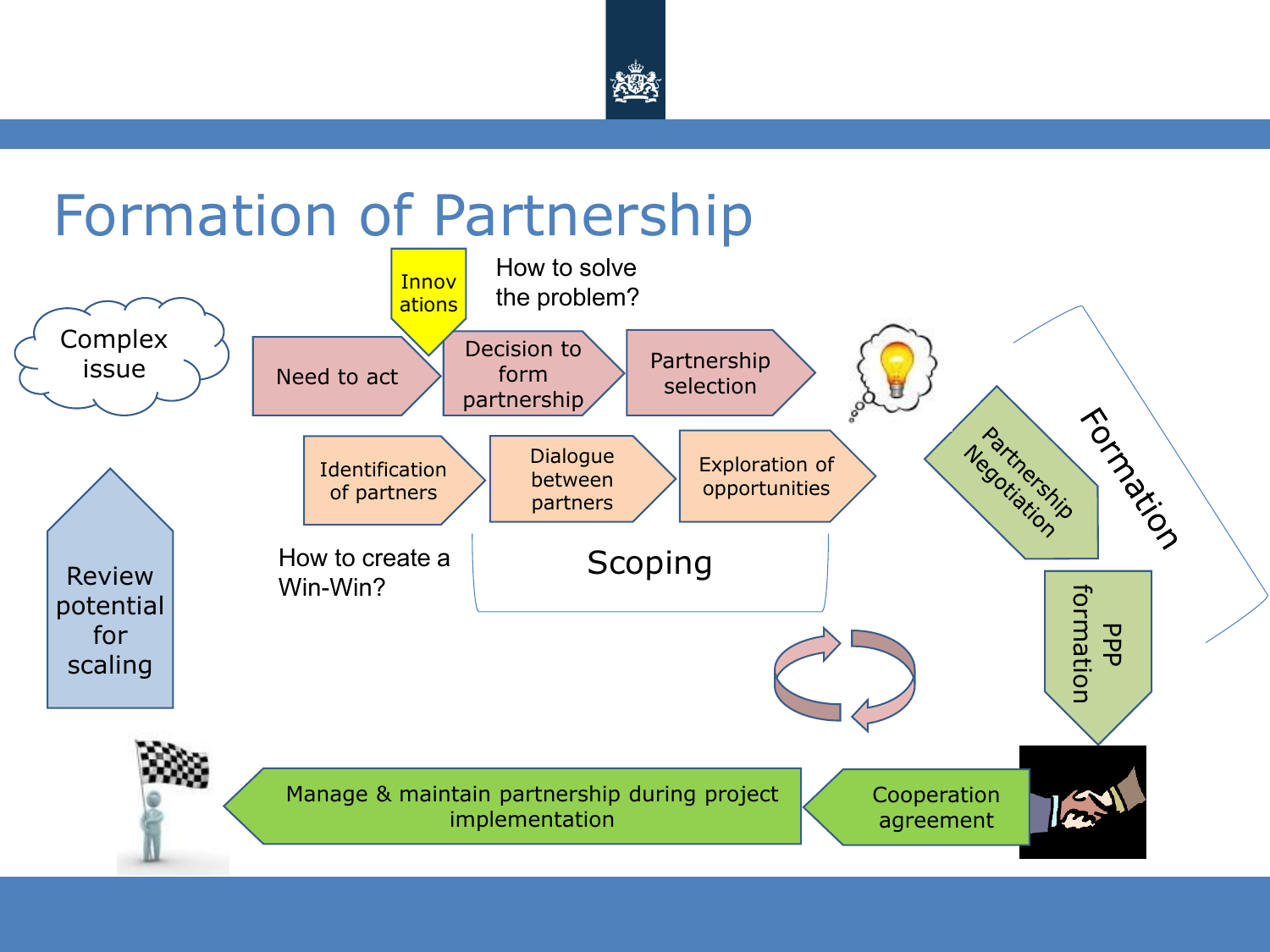

### Critical success factors

#### • **Clear vision of objectives**

- Make sure there is a shared understanding on the cause of the societal problem: whose responsibility is it, what stakeholders should be involved, what would be their potential contribution?
- Elaborate on the theory of change, drivers, solutions, outcomes, sustainability elements
- Understand the business case, is there a willingness to pay, work out different scenario's

#### • **Clear understanding of mutual benefits**

Ask yourselves what do I get out of this partnership beyond the project: network, knowledge, profits, customer base etc.

#### • **Build trust**

- Take time to get to know each other i.e. f2f meetings, to discover suitable pathways of cooperation, and to develop shared enthusiasm.
- Make sure information is shared between all partners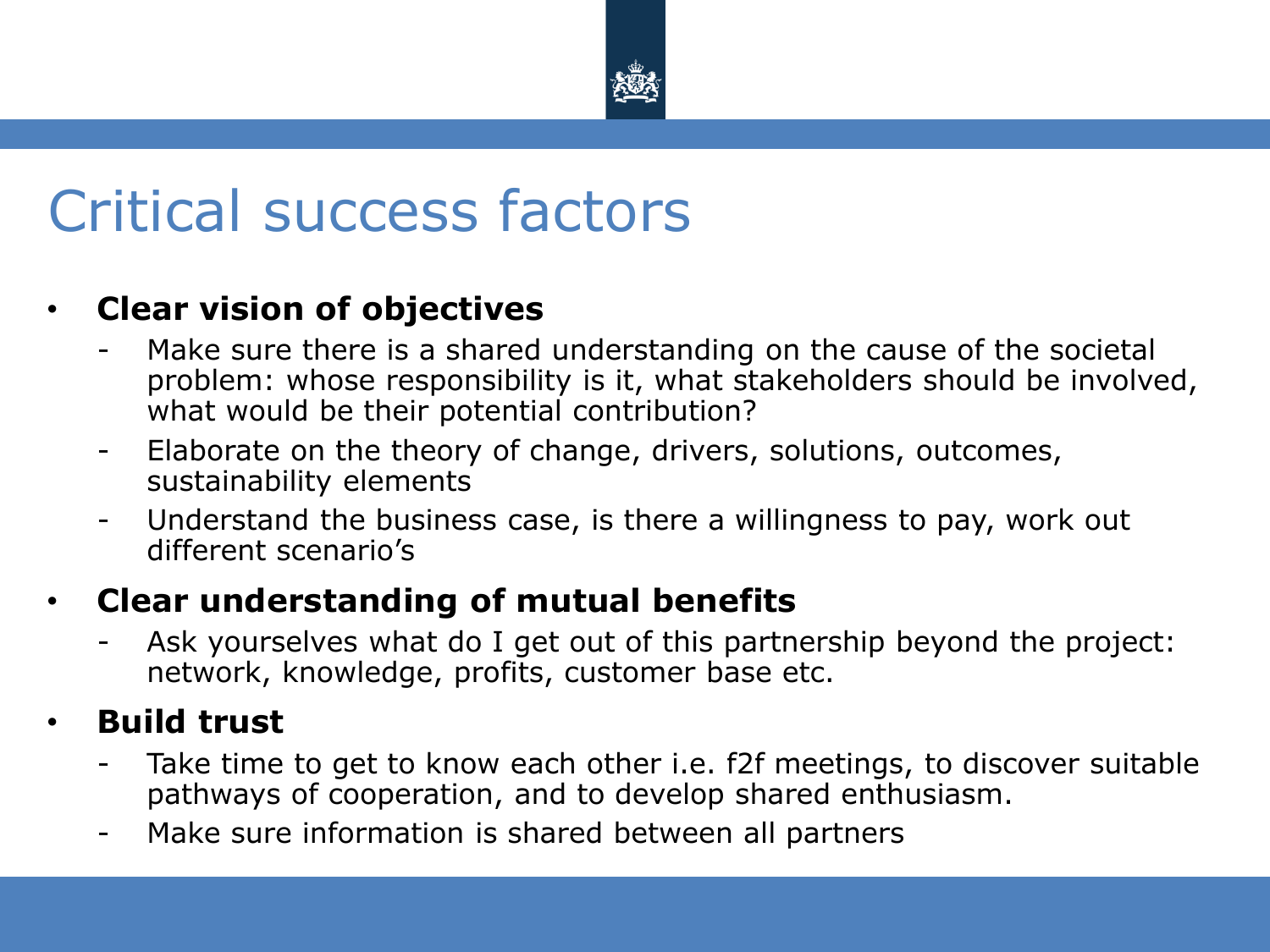

## Critical success factors

#### • **Transparency and clarity of roles**

- Manage expectations: be open about your own abilities and interests and curious on the abilities and interests of the partner(s). Make a SWOT.
- Manage risks and ownership: many PPP difficulties relate to partner inequalities and investments, risks; make sure investments and risks are shared among the partners
- Governance: properly distribute the power within partnerships
- Institutionalize, ensure that the partnership is embedded longer-term in and between the individual organizations, represented on a strategic level

#### • **Leadership**

- Select the right leader(s), who have management experience, able to build teams and enthusiasm
- Make sure the partnership agreement touches upon all relevant issues: roles/responsibility, governance, communication, finances, ICSR, IPR, liability (both entry and exit conditions)
- Ensure continuous learning: share expertise and learn from each other. Integrate M&E as learning aspect, not as accountibility/control element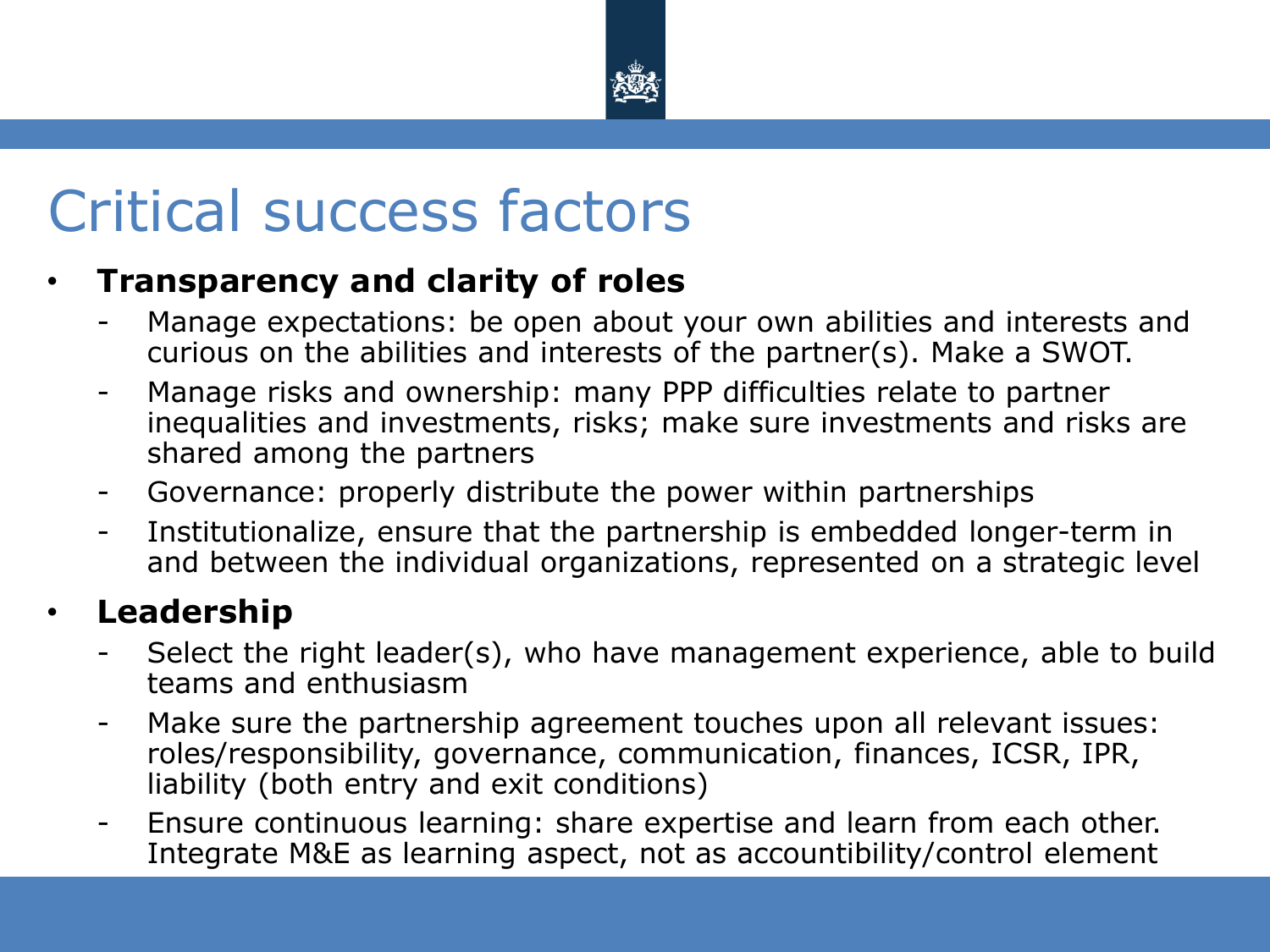

### FDOV Assessment of PPP's

- Capacity of partners and partnership
	- Relevant expertise and 3yr track record incl PPP experience
	- Capacity to manage projects, finance and M&E, governance
- Optimal partner selection
	- Are all partners needed?
	- Local imbedding: participation of local public parties and local SME
- Added value
	- Strategic added value: efficiency & synergy
	- Feasibility analysis: partnership risks and mitigation
- Partners ability to co-finance (threshold)
- Company reputation on ICSR (threshold)
- Mutual 'click' (SWOT, risks & mitigation, verification)